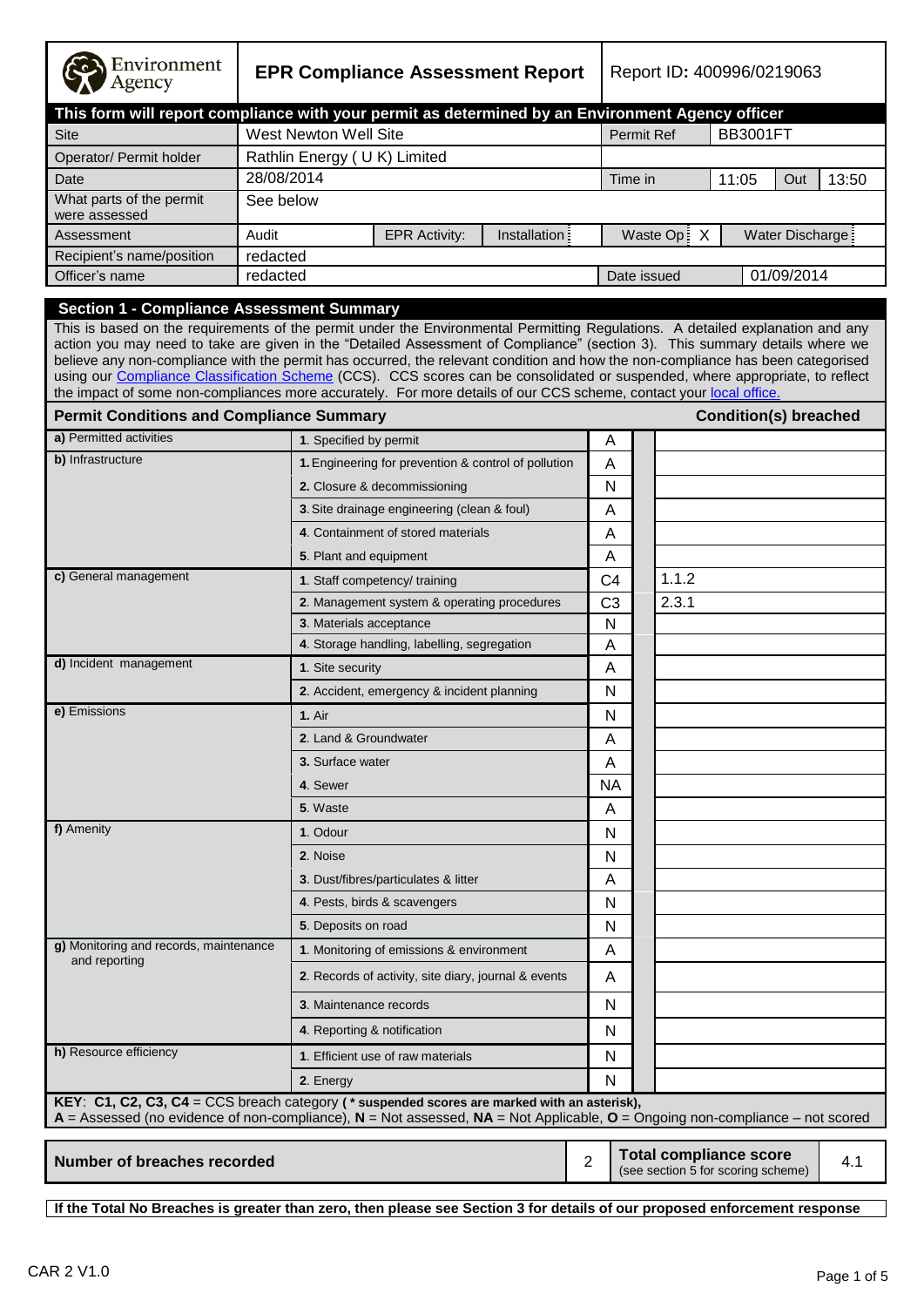# **Section 2 – Compliance Assessment Report Detail**

This section contains a report of our findings and will usually include information on:

- $\triangleright$  the part(s) of the permit that were assessed (e.g. maintenance, training, combustion plant, etc)
- $\triangleright$  where the type of assessment was 'Data Review' details of the report/results triggering the assessment
- $\triangleright$  any non-compliances identified
- $\triangleright$  any non-compliances with directly applicable legislation
- $\triangleright$  details of any multiple non-compliances
- $\triangleright$  information on the compliance score accrued inc. details of suspended or consolidated scores.
- $\triangleright$  details of advice given
- $\triangleright$  any other areas of concern
- $\triangleright$  all actions requested
- $\triangleright$  any examples of good practice.
- $\triangleright$  a reference to photos taken

This report should be clear, comprehensive, unambiguous and normally completed within 14 days of an assessment.

Present: redacted

# Environmental Management System (EMS).

Security procedures standard document RE-03-019 has been put in place in response to Action 5 on CAR form dated 3/7/2014. The procedure references checklist RE-05-CHK-008.

Since 1/8/2014 check lists have been completed by service contactors rather than site security as there has been a 24hr contractor presence on site during well testing. Checklists have been completed by Expro Group and Altus QSERV.

It was reported that procedure RE-03-019 and checklist RE-05-CHK-008 have been trained out to security but no records have been kept of which security guards were trained.

Action 1: Train out procedure RE-03-019 and checklist RE-05-CHK-008 to security guards and keep a record of those trained. Timescale: Prior to site security resuming responsibility for check list.

## Noise management

Herras fencing with acoustic panelling has been positioned around the mud pump container. The doors of the mud pump container are being kept open to improve cooling. The open doors will reduce the sound attenuation provided by the container.

It was reported that noise monitoring is to be carried out on site and at selected off site sensitive receptors during operation of the flare.

Inventory of substances stored on site

A copy of the inventory of hazardous materials on site was requested. The well site supervisor was able to access an inventory document inventory via an email on his mobile phone. Due to poor IT links at the site it took 15 minutes to forward the email to an onsite laptop and print out the inventory.

The inventory did not have a date or version number and listed some materials that have been removed from site.

Action 2: Make the hazardous materials inventory a controlled document as part of the EMS with a version number and date and update it to reflect the substances stored on site. Timescale 8 September 2014

The COSHH store was inspected. It was not possible to inspect all the contents as it was being used to store a large number of empty plastic bags contaminated with product residue which were awaiting disposal. It was reported that these are to be transferred to an enclosed skip. The COSHH store will be inspected again during a future site visit.

Outside storage areas were also inspected.

The following substances were present which are not listed on the chemical inventory in appendix 5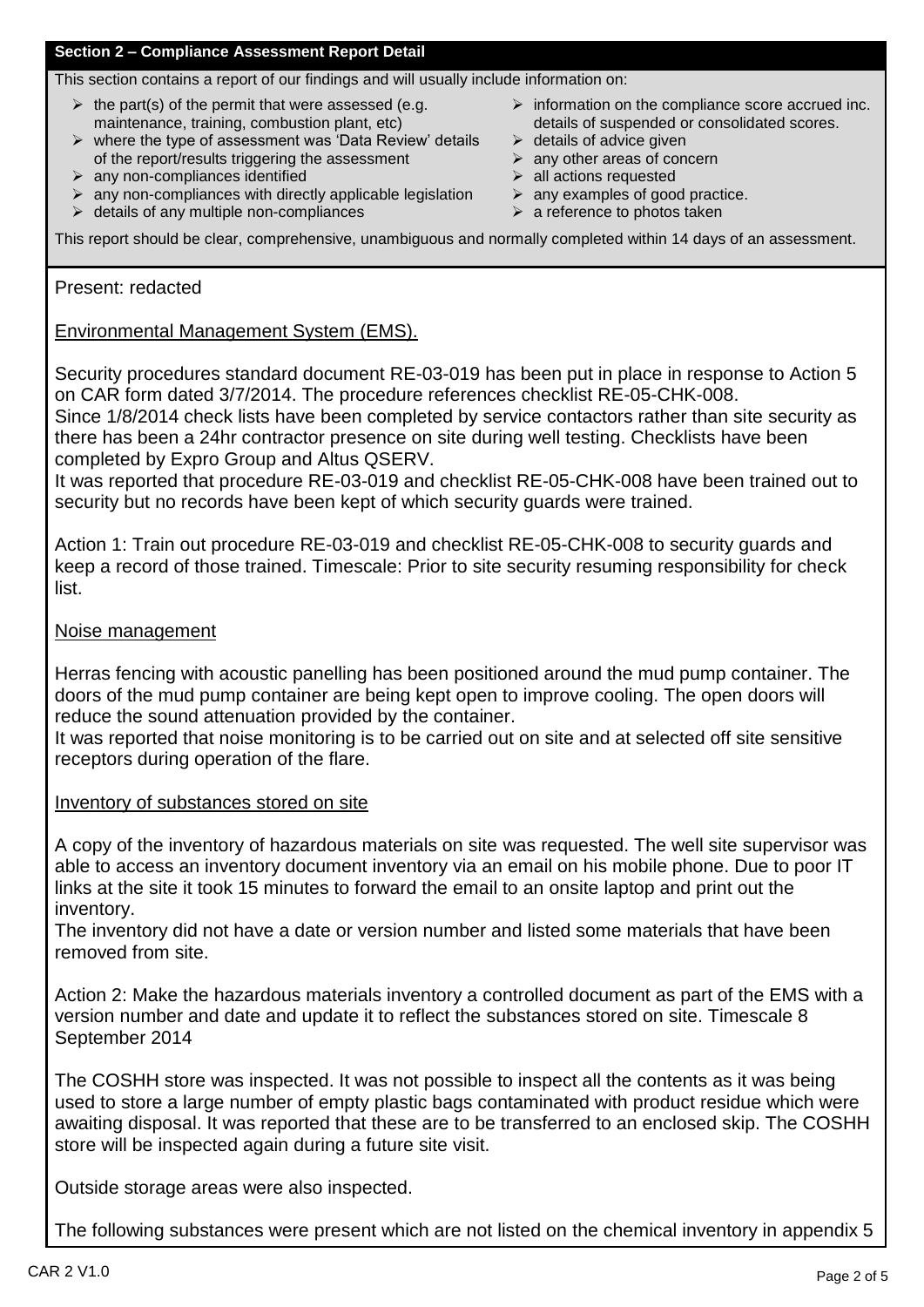of Waste Management Plan RE-05-EPRA-WN-005 Rev: 1.00 submitted as part of the permit application:

3 off empty 25kg cans of 'Brad-tech 6035' (stored on bunded pallet) 2 off 205 litre barrels of monethylene glycol (stored on bunded pallet) 2 off 205 litre barrels of methanol (stored in drip tray)

Action 3: Confirm what these substances were/are used for on the well site. Timescale: 8 September 2014

**Other** 

Air quality monitoring equipment present on site perimeter at South West corner.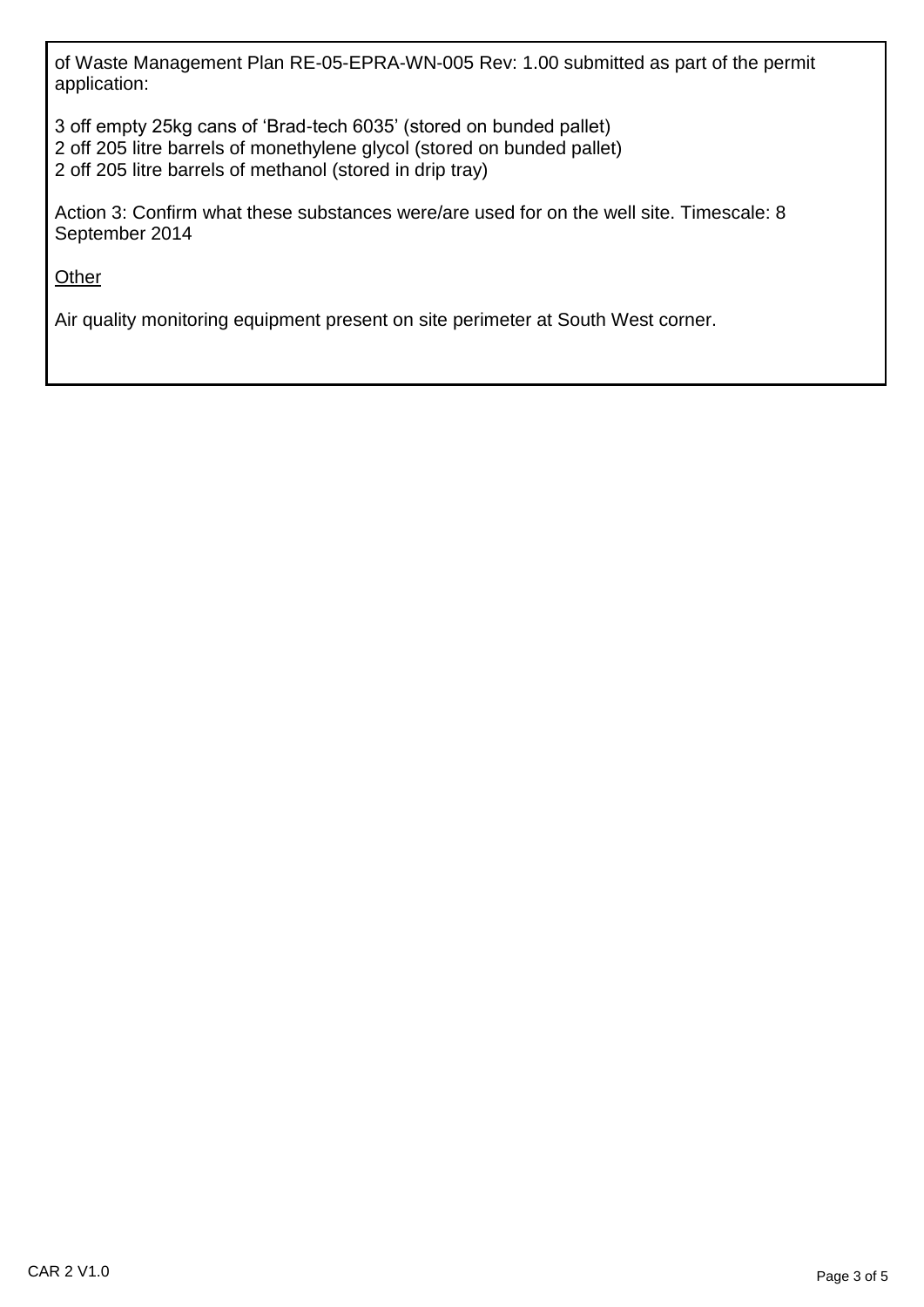| Environment |  |
|-------------|--|
|-------------|--|

**EPR Compliance Assessment Report** | Report ID: 400996/0219063

| This form will report compliance with your permit as determined by an Environment Agency officer [ |                             |        |            |  |  |  |
|----------------------------------------------------------------------------------------------------|-----------------------------|--------|------------|--|--|--|
| Site                                                                                               | West Newton Well Site       | Permit | BB3001FT   |  |  |  |
| Operator/ Permit                                                                                   | Rathlin Energy (UK) Limited | Date   | 28/08/2014 |  |  |  |

# **Section 3- Enforcement Response Only one of the boxes below should be ticked**

You must take immediate action to rectify any non-compliance and prevent repetition. Non-compliance with your permit conditions constitutes an offence and can result in criminal prosecutions and/or suspension or revocation of a permit. Please read the detailed assessment in Section 2 and the steps you need to take in Section 4 below. Other than the provision of advice and guidance, at present we do not intend to take further enforcement action in respect of the non-compliance identified above. This does not preclude us from taking enforcement action if further relevant information comes to light or advice isn't followed. X In respect of the above non-compliance you have been issued with a warning. At present we do not intend to take further enforcement action. This does not preclude us from taking additional enforcement action if further relevant information

comes to light or offences continue.

We will now consider what enforcement action is appropriate and notify you, referencing this form.

| <b>Section 4- Action(s)</b>                                                                                                                                                                                                 |                        |                                                                                                                                                                                                                                                                                                                         |            |  |  |
|-----------------------------------------------------------------------------------------------------------------------------------------------------------------------------------------------------------------------------|------------------------|-------------------------------------------------------------------------------------------------------------------------------------------------------------------------------------------------------------------------------------------------------------------------------------------------------------------------|------------|--|--|
| Where non-compliance has been detected and an enforcement response has been selected above, this section summarises the<br>steps you need to take to return to compliance and also provides timescales for this to be done. |                        |                                                                                                                                                                                                                                                                                                                         |            |  |  |
| Criteria<br>Ref.                                                                                                                                                                                                            | <b>CCS</b><br>Category | <b>Action Required/Advised</b>                                                                                                                                                                                                                                                                                          | Due Date   |  |  |
|                                                                                                                                                                                                                             | See Section 1 above    |                                                                                                                                                                                                                                                                                                                         |            |  |  |
| C1                                                                                                                                                                                                                          | C4                     | Action: Train out procedure RE-03-019 and checklist RE-05-CHK-008 to<br>security guards and keep a record of those trained. Timescale: Prior to site<br>security resuming responsibility for check list.                                                                                                                | N/A        |  |  |
| C <sub>2</sub>                                                                                                                                                                                                              | C <sub>3</sub>         | Make the hazardous materials inventory a controlled document as part of the<br>EMS with a version number and date and update it to reflect the substances<br>stored on site. Confirm what the substances not listed on the appendix 5<br>chemical inventory were/are used for on the well site (refer to text details). | 08/09/2014 |  |  |